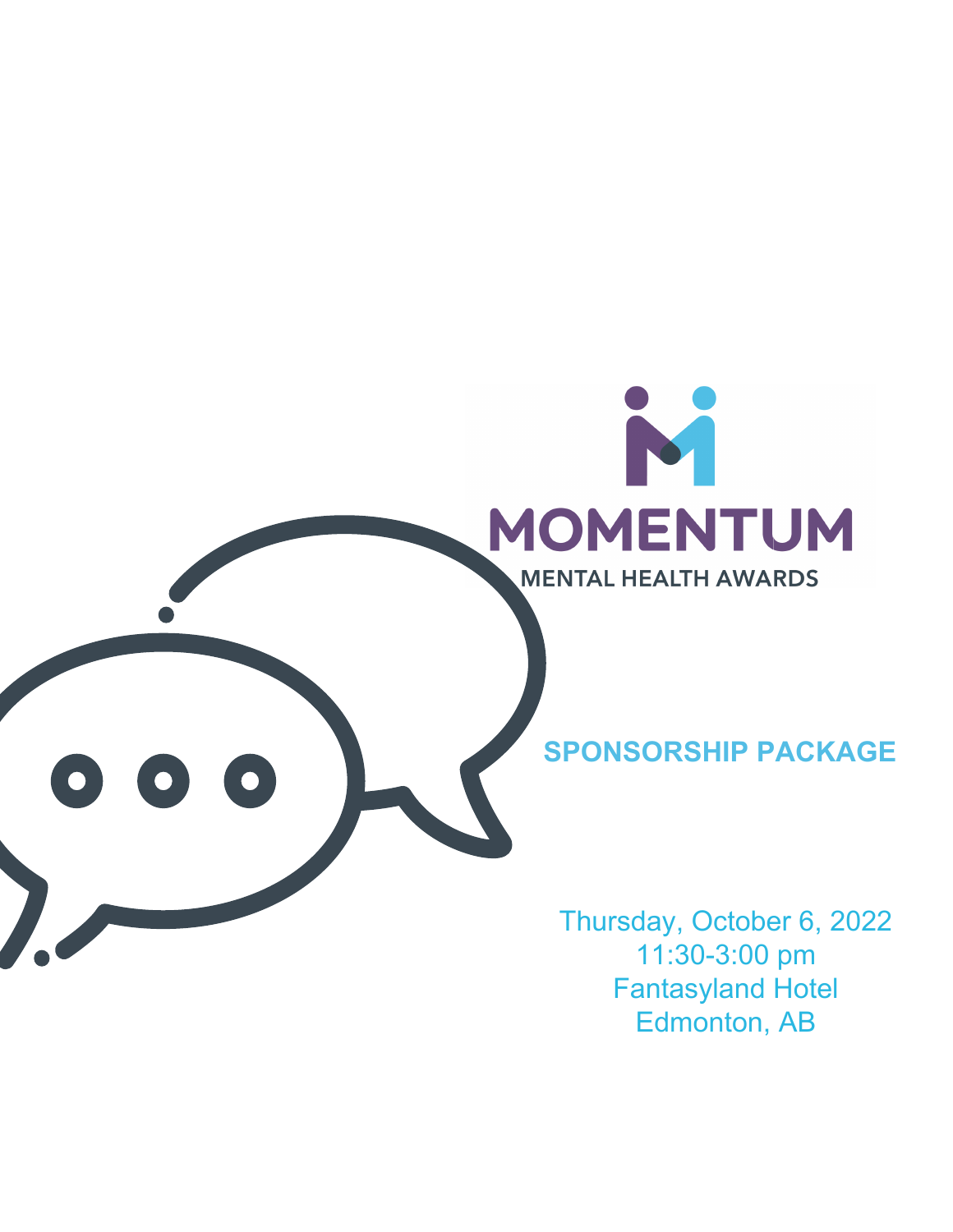# **MOMENTUM WALK-IN COUNSELLING: OUR STORY**

Momentum Walk-in Counselling is a non-profit, registered charityoperating since 2012. We exist to break down barriers people face when accessing support for their mental health, such as long wait lists and financial strain.

We operate on a sliding fee scale for individual, couples and family counselling, ranging from \$35-\$200 depending on the client's stated household income and benefit status. Our drop-in support groups are many and diverse, offered free of charge, thanks to our funders and donors.

A little about who we serve: we are proud to serve a diverse clientele who benefit from solution focused therapy. Some clients access our services due to lengthy wait lists in the traditional mental health sector, some due to financial constraints. The average fee our clients paid in 2021 was \$58 per session, while the market rate to see a mental health professional in private practice in Alberta is \$200. The Covid-19 pandemic has increased the need for accessible, affordable counselling significantly. In the first year of the pandemic, we saw a 21% increase in clients. Currently, over 90 percent of our clients report the impacts of the pandemic as a key presenting issue causing them to reach out and seek help. 62 percent of our clients have a monthly income of \$2000 or less and for 45 percent of clients, we are their first counselling experience.

A little about our team: our clinicians are dedicated to our cause, mostly volunteering their time and skills while they work in private practice or are continuing their education. All of our clinical team members have a minimum graduate level of education and are registered mental health professionals (psychologists, clinical social workers, Canadian certified counsellors) and have multiple years of experience. We couldn't do what we do without their generosity. Our counsellors allow us to provide immediate support, guidance and resources to the individuals and groups who need them, when they need them most.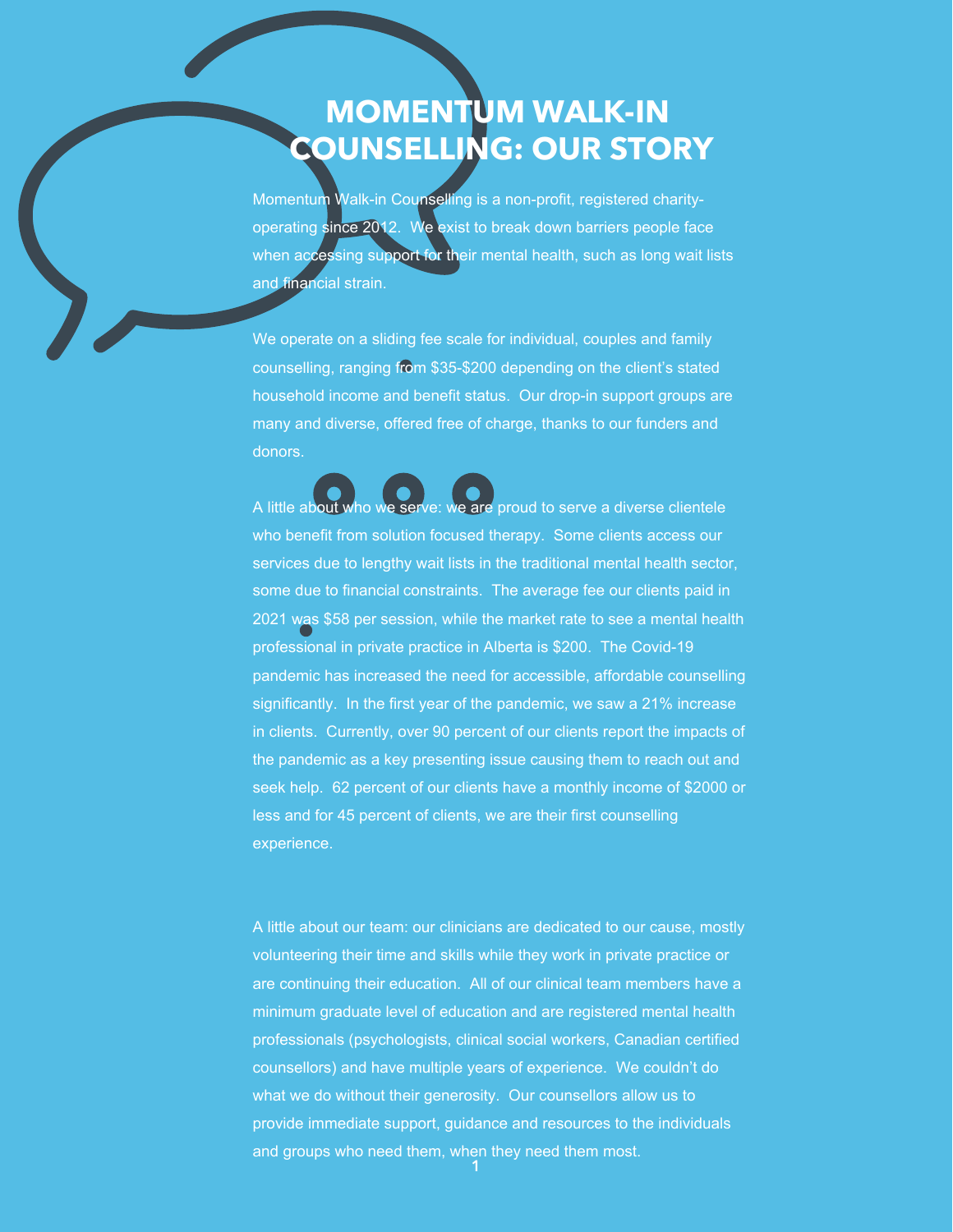### **THE MOMENTUM MENTAL HEALTH AWARDS LUNCHEON**

In 2018, co-founder and Executive Director Kim Knull, along with the support of the Momentum Board of Directors, organized Edmonton's largest celebration of the mental health community with the Momentum Mental Health Awards (MMHAs). Recognizing the individuals and organizations who have championed mental health and made a lasting impact in our community, including work to diminish the stigma surrounding mental health, this unique gathering provides the opportunity to reflect on our nominees' collective efforts. We were unable to hold the MMHAs during the pandemic, significantly impacting our fundraising abilities while serving record numbers of clients. This years' MMHAs will include nominations for innovation in mental health service delivery during the pandemic, as well as inclusion, diversity, equity and accessibility in mental health service provision.

The 2022 MMHAs entails a lunch reception and awards ceremony, including a distinguished keynote speaker, Dr. Jody Carrington and a silent auction, at The Fantasyland Hotel in Edmonton, on Thursday October 6, 2022. These awards recognize mental health leaders in various categories including media, workplace, elected officials and young leaders.

**2**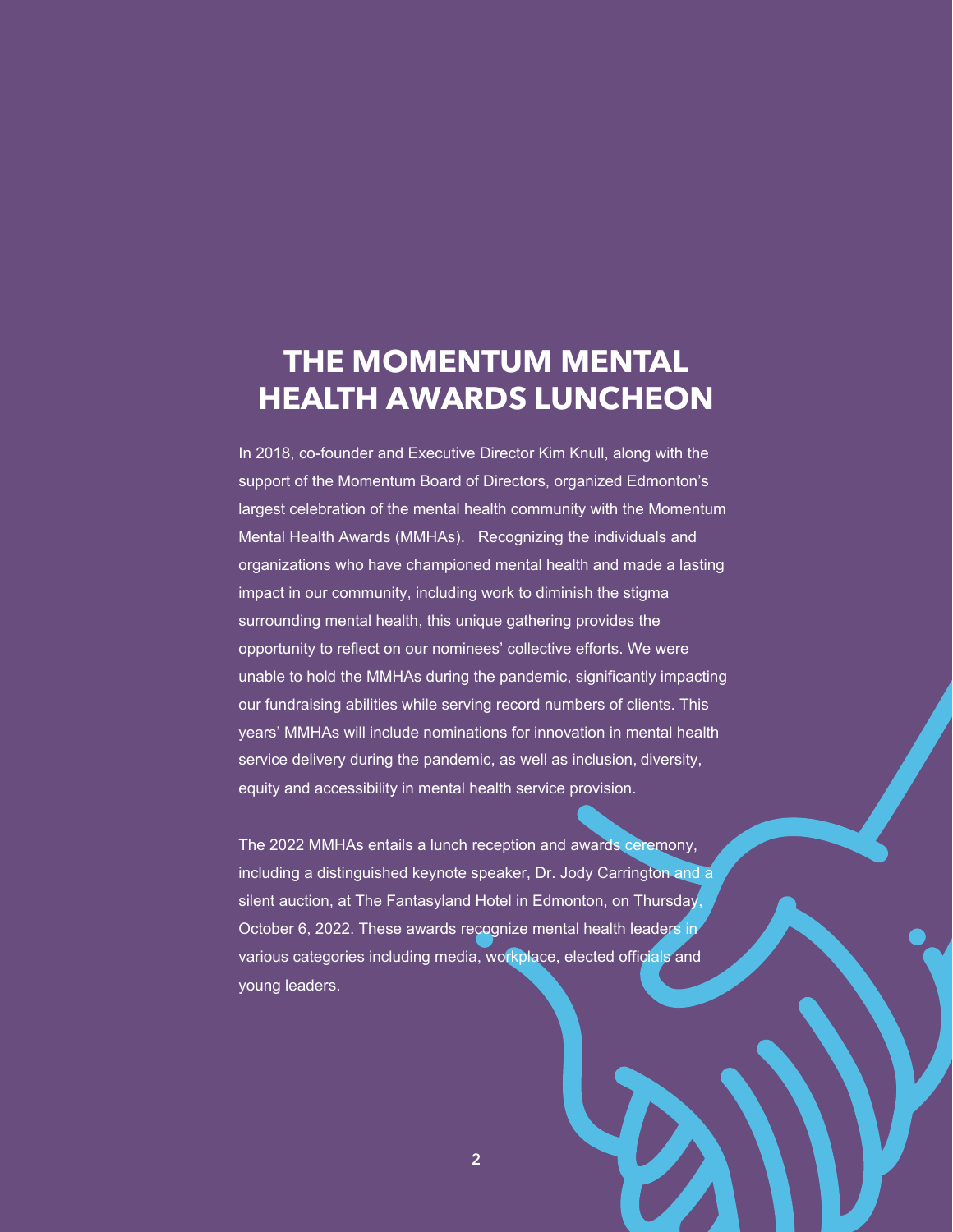# **KEEPING THE MOMENTUM**

In 2018, the inaugural Momentum Mental Health Awards saw community members and leaders come together to create something never before seen in this city. After two long years, we are ready to bring back the MMHAs, better than ever!

**Highlights of the luncheon, and benefits for sponsors, include:**

- **• Extensive** pre-event local media coverage
- **• Award** sponsors
- **• 350 guests**, including dignitaries such as city councillors, MLAs and local influencers
- **• Dozens** of mental health champion applicants
- **• Thousands raised** for Momentum Walk-In Counselling to continue our unique programing.
- **•** Keynote speaker Dr. Jody Carrington

Previous Sponsors Include:

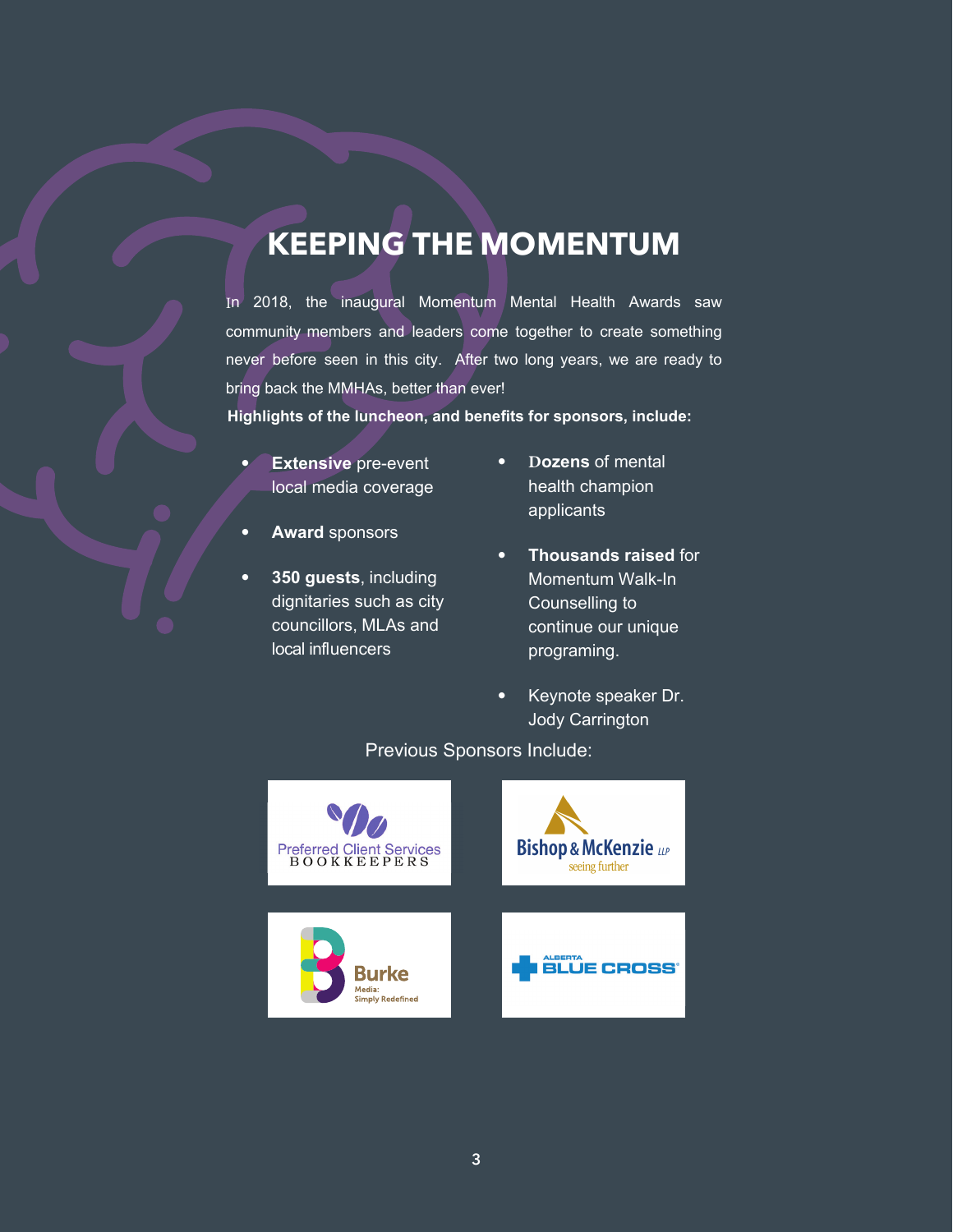#### **WHY SPONSOR?**

- Your support will advance Momentum's mission to provide essential counselling sessions, groups and resources ensuring no one is left behind.
- By contributing to the Momentum Mental Health Awards, you will support a platform for several mental health initiatives, providing much needed awareness and support.
- As a sponsor, you will be recognized as a leader with a direct interest in supporting mental health and wellness initiatives for the community.
- While attending the luncheon, you will have the opportunity to connect with some of Edmonton's best and brightest influencer's and decision-makers.

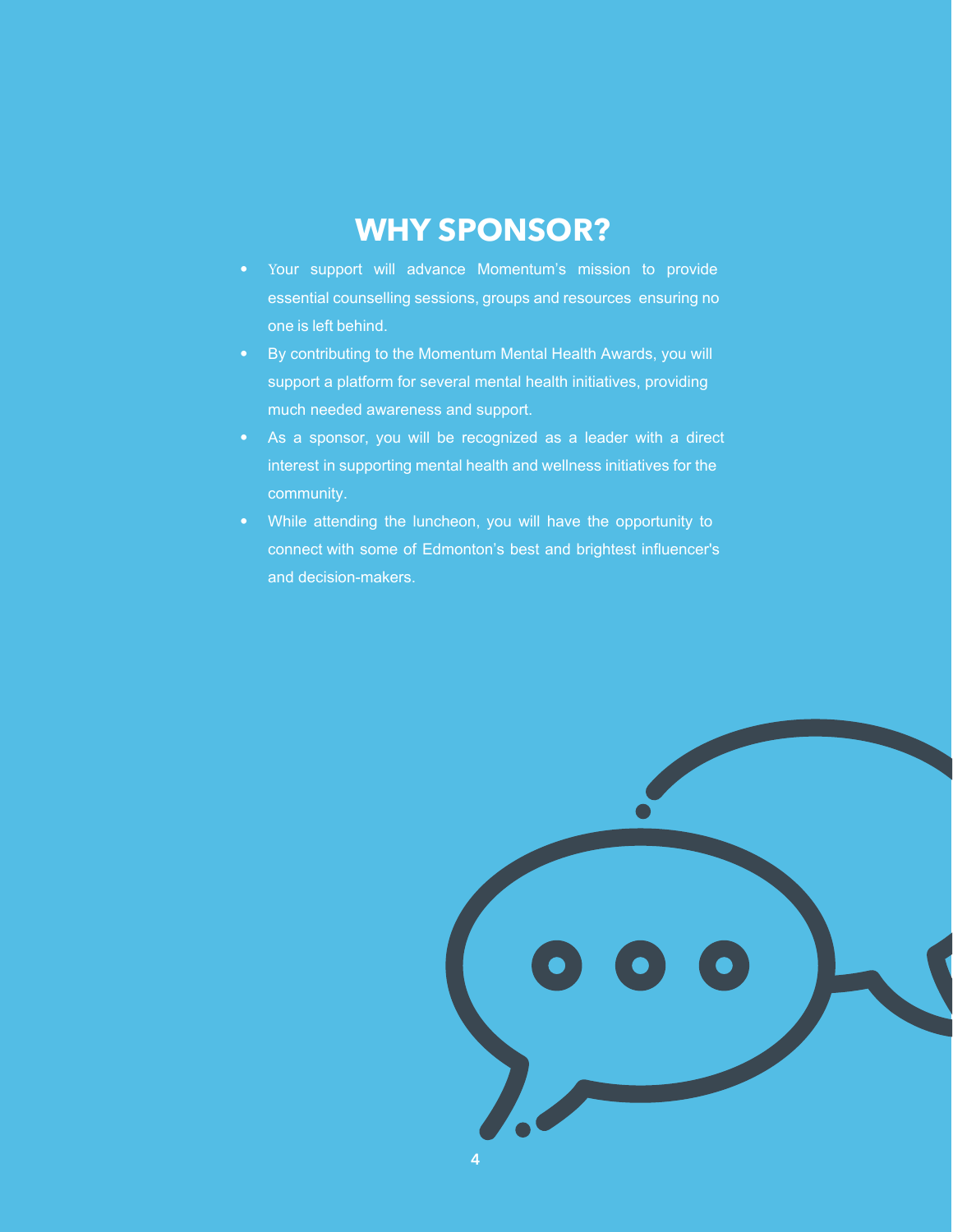

### **SPONSORSHIP OPPORTUNITIES**

|                                                           | <b>SUPPORT</b><br>( \$1,500) | <b>ENRICH</b><br>( \$2,000) | <b>EMPOWER</b><br>( \$5,000) |
|-----------------------------------------------------------|------------------------------|-----------------------------|------------------------------|
| Speaking opportunity                                      |                              |                             |                              |
| <b>Exclusive table</b>                                    |                              |                             |                              |
| Award naming opportunity                                  |                              |                             |                              |
| Presentation of award                                     |                              |                             |                              |
| 10 Tickets                                                |                              |                             |                              |
| Logo on promotional material<br>(website, programs, etc.) |                              |                             |                              |
| Ad in event program                                       |                              |                             |                              |
| Mention in press release                                  |                              |                             |                              |
| Mentions on social channels                               |                              |                             |                              |
| Meet and greet with Dr. Jody<br>Carrington                |                              |                             |                              |

To learn more about our Keynote Speaker: https:// talentbureau.com/speaker/jody-carrington/

Please note that these levels are flexible and we are more than happy to discuss any modifications to meet your specific needs.

In-kind sponsorships are also available.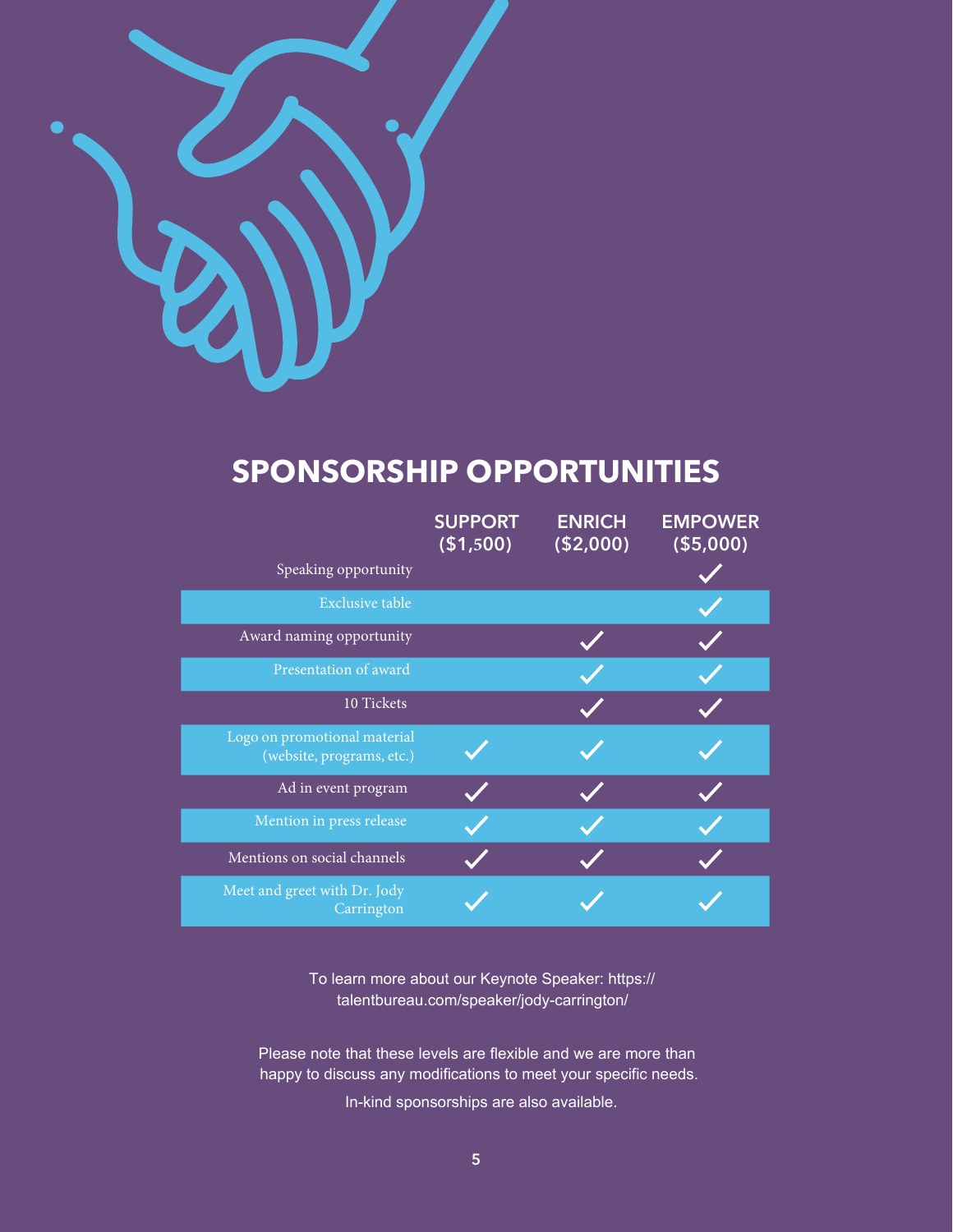# **IN-KIND SPONSORSHIP OPPORTUNITIES**

- 1. Audio Visual Sponsorship
- 2. Print Sponsorship
- 3. Decor Sponsorship
- 4. Champagne Sponsorship:
	- Supplementing the cost for beverages provided at awards luncheon
- 5. Lunch Sponsorship
- 6. Gift Sponsorship:
	- Supplementing the cost of providing gifts (or "swag") to attendees

### **IN-KIND SPONSORSHIP BENEFITS**

- Brand/organization recognition on promotional materials (website, event programs, press releases and social channels)
- Advertisement featured in event program
- Brand/organization mentions in press releases and social channels